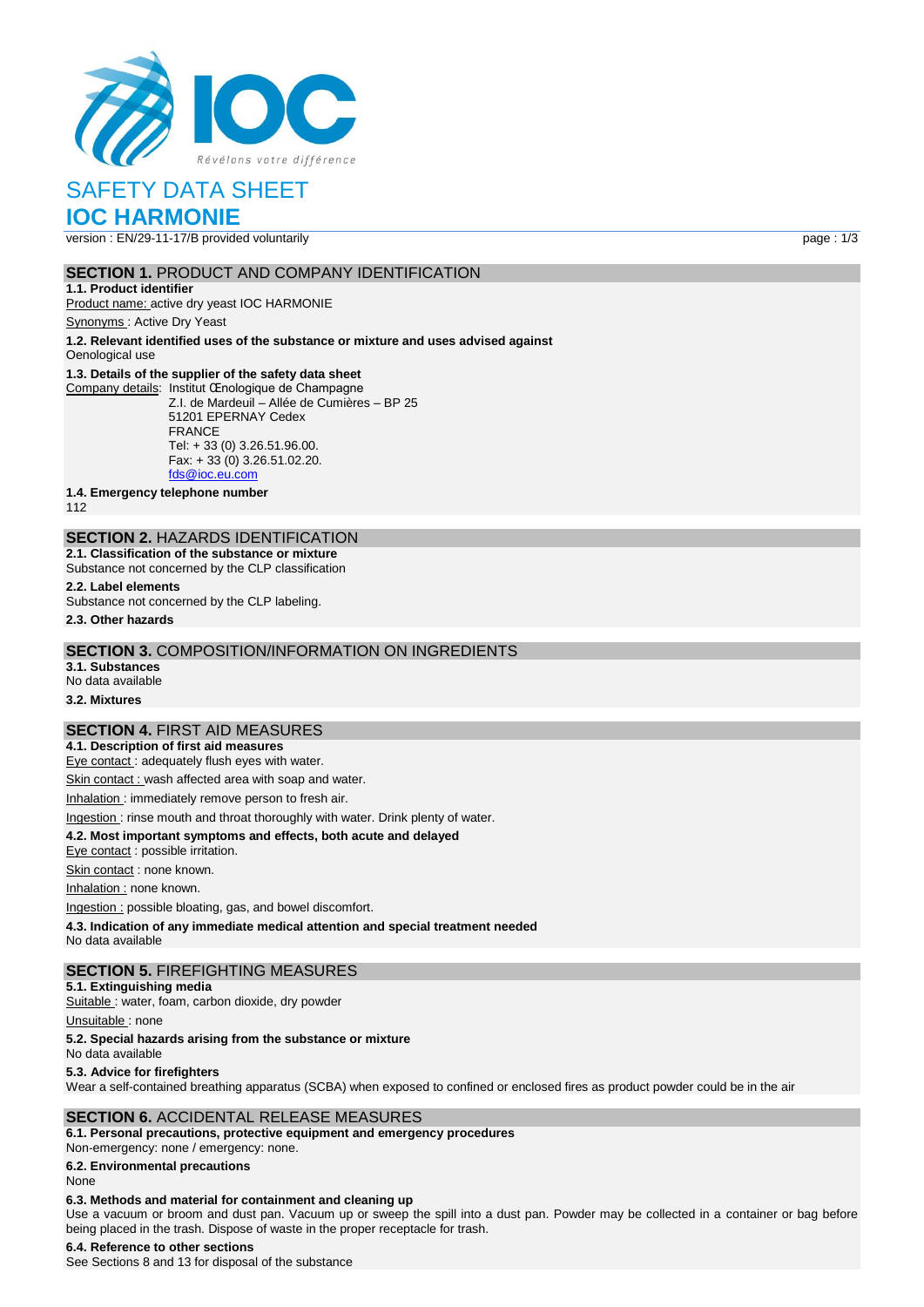

# SAFETY DATA SHEET

# **IOC HARMONIE**

version : EN/29-11-17/B provided voluntarily page : 2/3

#### **SECTION 7.** HANDLING AND STORAGE

#### **7.1. Precautions for safe handling**

Handling : avoid breathing dust. Avoid contact with eyes.

Occupational hygiene : wash hands thoroughly after handling.

#### **7.2. Conditions for safe storage, including any incompatibilities**

Risks : not at risk for corrosion, fire, explosion, or chemical reaction.

Place of storage : no special instruction to minimize risks (see above). Store according to label directions to maintain label guarantees.

Fire/explosion protection: none needed.

#### **7.3. Specific end use(s)**

Recommended packaging material: Paper bags.

# **SECTION 8.** EXPOSURE CONTROL / PERSONAL PROTECTION

**8.1. Control parameters** See section 15. **8.2. Exposure controls** Engineering : none Eye/face protection : protective glasses should be worn in conditions of excessive dusting. Skin Hand : none Other : none. Wear appropriate clothing for work. Respiratory protection : protective mask should be worn in conditions of excessive dusting. Thermal protection: none Environmental exposure : none.

# **SECTION 9.** PHYSICAL AND CHEMICAL PROPERTIES

**9.1. Information on basic physical and chemical properties** Apperance : Granuled Odour :Typical yeast Odour threshold : not Applicable pH: not Applicable Melting / freezing point : not Applicable Initial boiling point and boiling range : not Applicable Flash point: not Applicable Evaporation rate: not Applicable Flammability (solid, gas): not Applicable Upper/lower flammability or explosive limits: not Applicable Vapour pressure: not Applicable Vapour density: not Applicable Relative density: not Applicable Solubility(ies): Yes Partition coefficient: n-octanol/water: not Applicable Auto-ignition temperature: not Applicable Decomposition temperature: not Applicable Viscosity: not Applicable Explosive properties: not Applicable Oxidising properties: not Applicable **9.2. Other information**

## **SECTION 10. STABILITY AND REACTIVITY**

**10.1. Reactivity** Not reactive **10.2. Chemical stability** Stable **10.3. Possibility of hazardous reactions** None **10.4. Conditions to avoid** None